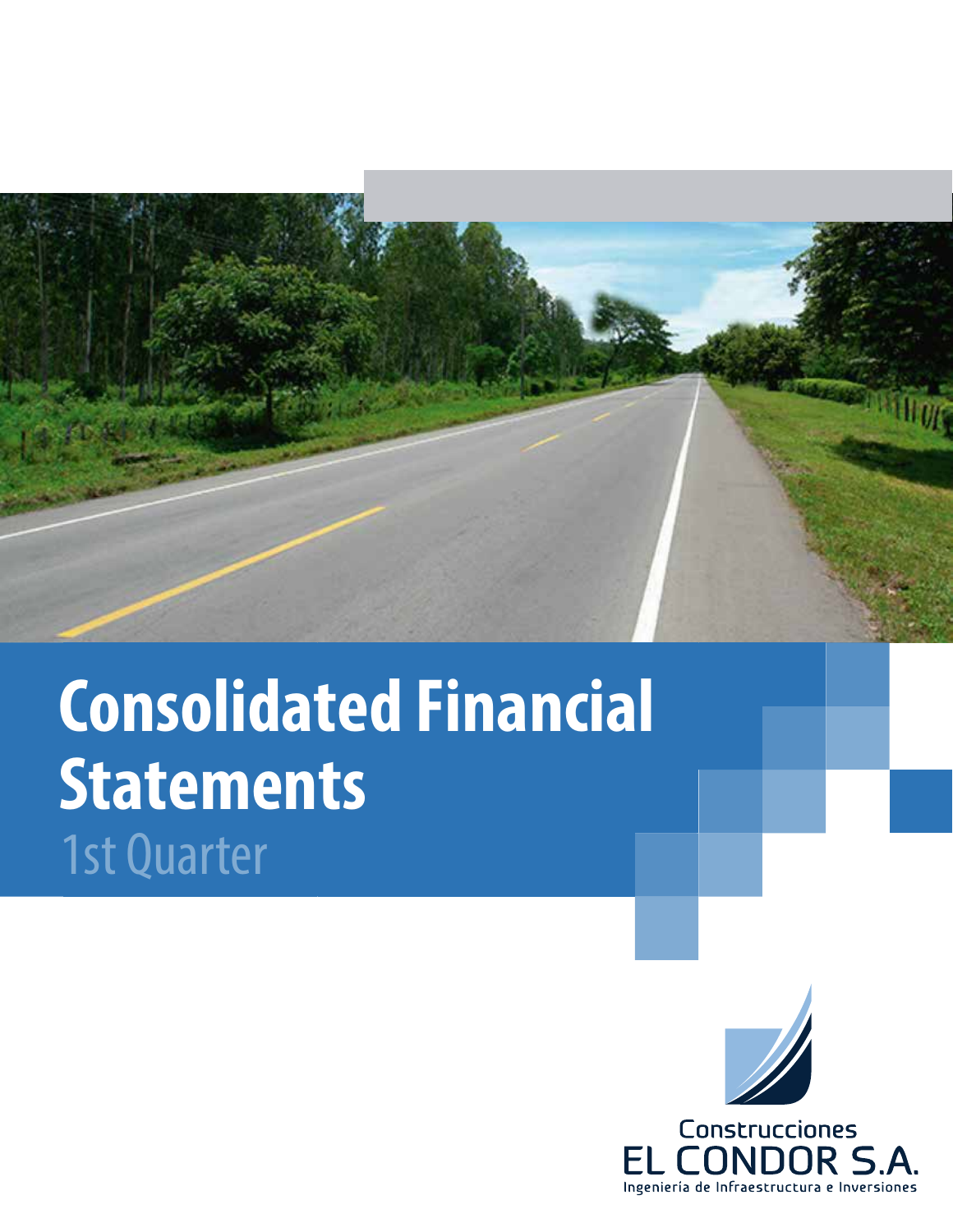

### **Consolidated Financial Statements** 1st Quarter

## **Balance**<br> **Sheet** (in thousands of Colombian pesos) By March 31st, 2013

| <b>ASSETS.</b>                                                |                            |
|---------------------------------------------------------------|----------------------------|
| <b>CURRENT ASSETS</b>                                         |                            |
| Available                                                     | 3.135.819                  |
| Temporary investments                                         | 50.103.587                 |
| Receivables                                                   | 177.004.471                |
| Intangibles - Rights                                          | 287.531                    |
| Deferred                                                      | 10.380.603                 |
| Inventories                                                   | 25.554.119                 |
| Appreciations                                                 | 225.289.141                |
| <b>TOTAL CURRENT ASSETS</b>                                   | 491.755.269                |
| <b>NON-CURRENT ASSETS</b>                                     |                            |
| Investments                                                   | 53.257.567                 |
| <b>Debtors</b>                                                | 132.257.746                |
| Intangibles - Rights                                          | 43.580.842                 |
| Deferred                                                      | 264.308                    |
| Property plant, and equipment                                 | 40.344.544                 |
| Appreciations                                                 | 98.321.580                 |
| TOTAL NON-CURRENT ASSETS<br><b>TOTAL ASSETS</b>               | 368.026.587                |
| Memorandum Accounts - Receivables                             | 859.781.856<br>918.081.739 |
| Memorandum Accounts - Payables for contra                     | 189.280.799                |
| <b>LIABILITIES</b>                                            |                            |
| <b>CURRENT LIABILITIES</b>                                    |                            |
| <b>Financial Obligations</b>                                  | 23.695.042                 |
| Commercial financing companies                                | 15.294.298                 |
| Suppliers                                                     | 7.131.971                  |
| <b>Accounts Payable</b>                                       | 54.535.980                 |
| Taxes, liens and fees                                         | 2.157.152                  |
| Labor obligations                                             | 945.199                    |
| Estimated liabilities and provisions                          | 13.707.344                 |
| Received Advance Payments                                     | 17.991.906                 |
| Received Advance Income                                       | 7.903.095                  |
| <b>TOTAL CURRENT LIABILITIES</b>                              | 143.361.987                |
| <b>NON-CURRENT LIABILITIES</b>                                |                            |
| <b>Financial Obligations</b>                                  | 21.831.150                 |
| Commercial financing companies                                | 16.018.410                 |
| Accounts payable                                              | 14.066.665                 |
| Taxes, liens and fees                                         | 1.510.960                  |
| Estimated liabilities and provisions                          |                            |
| Received advance payments                                     | 178.220                    |
| TOTAL NON-CURRENT LIABILITIES                                 | 53.605.405                 |
| <b>TOTAL LIABILITIES</b>                                      | 196.967.392                |
|                                                               |                            |
| <b>MINORITY INTEREST</b>                                      | 253.985                    |
| <b>EQUITY</b>                                                 |                            |
| Subscribed and paid-in capital                                | 15.701.606                 |
| Reserves                                                      | 137.080.760                |
| Stock underwriting fee                                        | 159.711.695                |
| Equity appreciation                                           | 2.011.937                  |
| Profit (Loss) for the period                                  | 24.490.170                 |
| Consortium equity                                             | $-46.409$                  |
| Surplus by Appreciation                                       | 323.610.720                |
| <b>TOTAL EQUITY</b>                                           | 662.560.479                |
| TOTAL LIABILITIES AND EQUITY<br>Memorandum Accounts - Payable | 859.781.856<br>189.280.799 |
| Memorandum Accounts - Receivable for contra                   | 918.081.739                |
| <b>TOTAL MEMORANDUM ACCOUNTS</b>                              | 1.107.362.538              |
|                                                               |                            |

ANA MARÍA JAILLIER CORREA Legal Representative ID 42.895.563

ANA ISABEL GONZÁLEZ VAHOS Accountant T.P 47345-T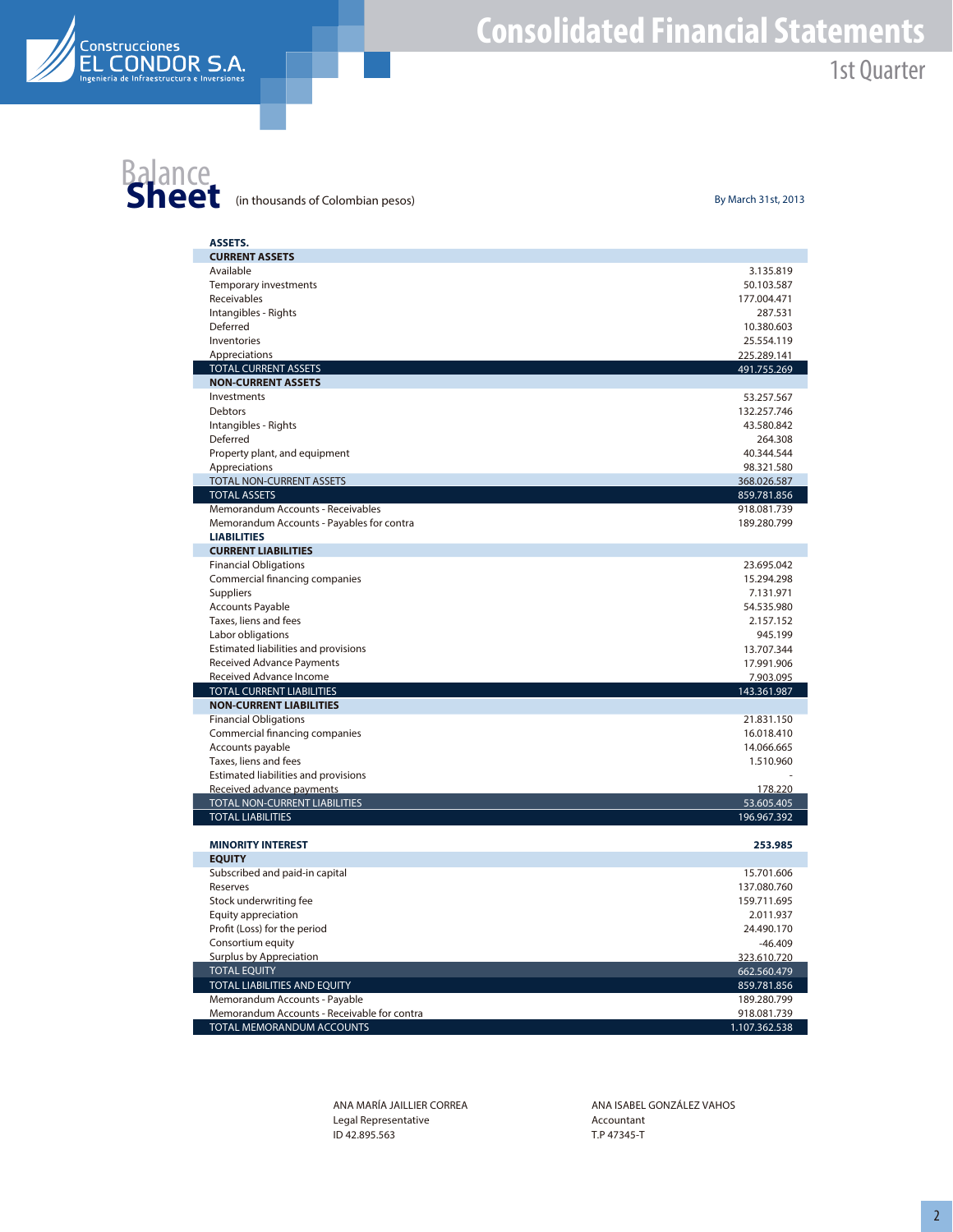

#### **Consolidated Financial Statements** 1st Quarter

## **Statement** (in thousands of Colombian pesos) By March 31st, 2013

| Operating Income                       | 65.123.203   |
|----------------------------------------|--------------|
| <b>Operating Costs</b>                 | (51.802.476) |
| <b>GROSS PROFIT</b>                    | 13.320.727   |
| <b>Administrative Expenses</b>         | (3.695.569)  |
| <b>OPERATING PROFIT</b>                | 9.625.158    |
| <b>Other Income and Expenses</b>       |              |
| Other Income                           | 19.863.766   |
| <b>Other Expenses</b>                  | (1.137.110)  |
| <b>Total Other Income and Expenses</b> | 18.726.656   |
| PROFIT BEFORE INTEREST AND TAXES       | 28.351.813   |
|                                        |              |
| <b>Net Financial</b>                   |              |
| <b>Financial Income</b>                | 1.012.940    |
| <b>Financial Expenses</b>              | (1.982.109)  |
| <b>Total Net Financial</b>             | (969.168)    |
| <b>PROFIT BEFORE TAXES</b>             | 27.382.645   |
|                                        |              |
| <b>Provision for Taxes</b>             | (2.890.018)  |
| <b>PROFIT BEFORE MINORITY INTEREST</b> | 24.492.627   |
|                                        |              |
| <b>MINORITY INTEREST</b>               | (2.456)      |
| <b>NET PROFIT</b>                      | 24.490.171   |

ANA MARÍA JAILLIER CORREA Legal Representative ID 42.895.563

ANA ISABEL GONZÁLEZ VAHOS Accountant T.P 47345-T